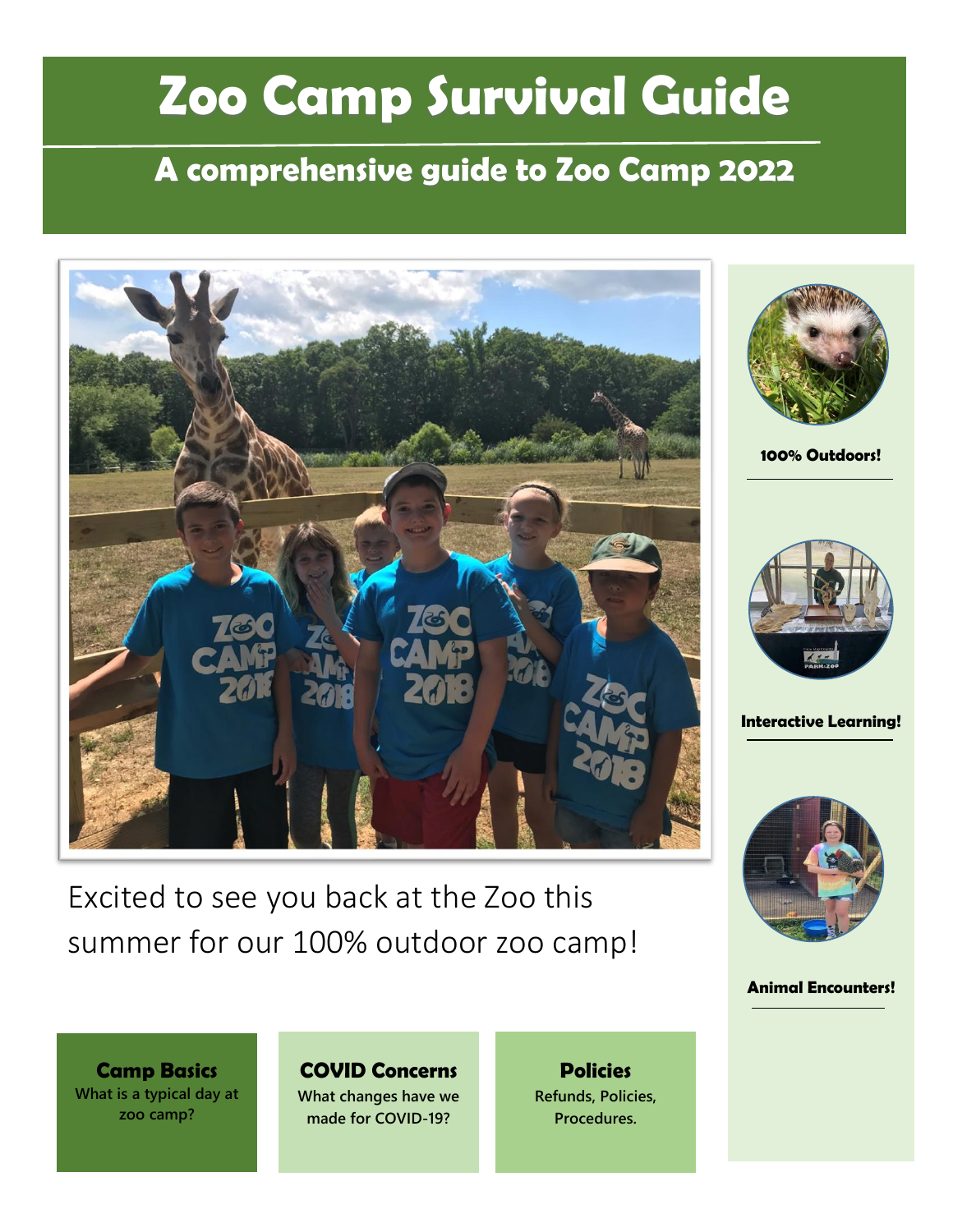# **Camp Basics**

#### **What is a typical day at zoo camp like?**

Zoo Camp at the Cape May County Park & Zoo will immerse your child in the vast and unique world of animals. Campers will gain a wealth of knowledge about different animals and the environments in which they live. A different theme is highlighted each week and campers will:

- Meet our Ambassador Animals up-close and personal
- Participate in interactive activities and games
- Explore the ins and outs of the Zoo
- Create nature related crafts
- Go on nature hikes
- Have an amazing summer!

**"It's hard to say. I've never seen him so excited on a daily basis. He came home every day excited about what he'd learned and spouting off facts left and right. He loved being able to actually work up close with so many animals. He's still talking about camp 2 weeks later!"**

#### **-Zoo Camp Parent**

#### **Camp Dates & Rates**

**EDUCATION**<br>PROGRAMS

#### **Sample Camp Schedule: (will change daily)**

8:55 am Camper Drop-Off 9:05 am Welcome activity 9:30 am Zoo Time / Giraffe feeding 10:30 am Lessons / Presentations 11:00 am Snack Time 11:15 am Ambassador Animal Meet & Greet 11:45 pm STEAM activity 12:20 pm Camper Pick-up begins

Camp is \$125 per week. Each week has a different theme and age group. Camp Times: AM Class 9:00 am to 12:30 pm. PM Class: 1:00pm-4:00pm Zoology 101: 9:00am-2:00pm

June 2o-24 - Animal Detectives (AM only).8-11 years July 25-29- Shark Week - 5-7/ 8-11 years.

July 11- July 15- Dino Week (AM only). Ages 5-7. August 17 & 18 - Zoology 101. Ages 14-17.

July 18-22: Jr. Zookeeper (AM only) – 10-13 years

June 27- July 1- Artsy Animals  $-5-7/8-11$  years  $\overline{\phantom{a}}$  August 1-5 - Jr. Zookeeper (AM only). 10-13 years.

July 5&6: Zoology 101- 14-17 years August 8-13- Animal Ninja Warrior (AM only) 5-8 years.

July 7&8: Zoology  $101 - 14-17$  years August 15 &16 - Zoology 101. Ages 14-17.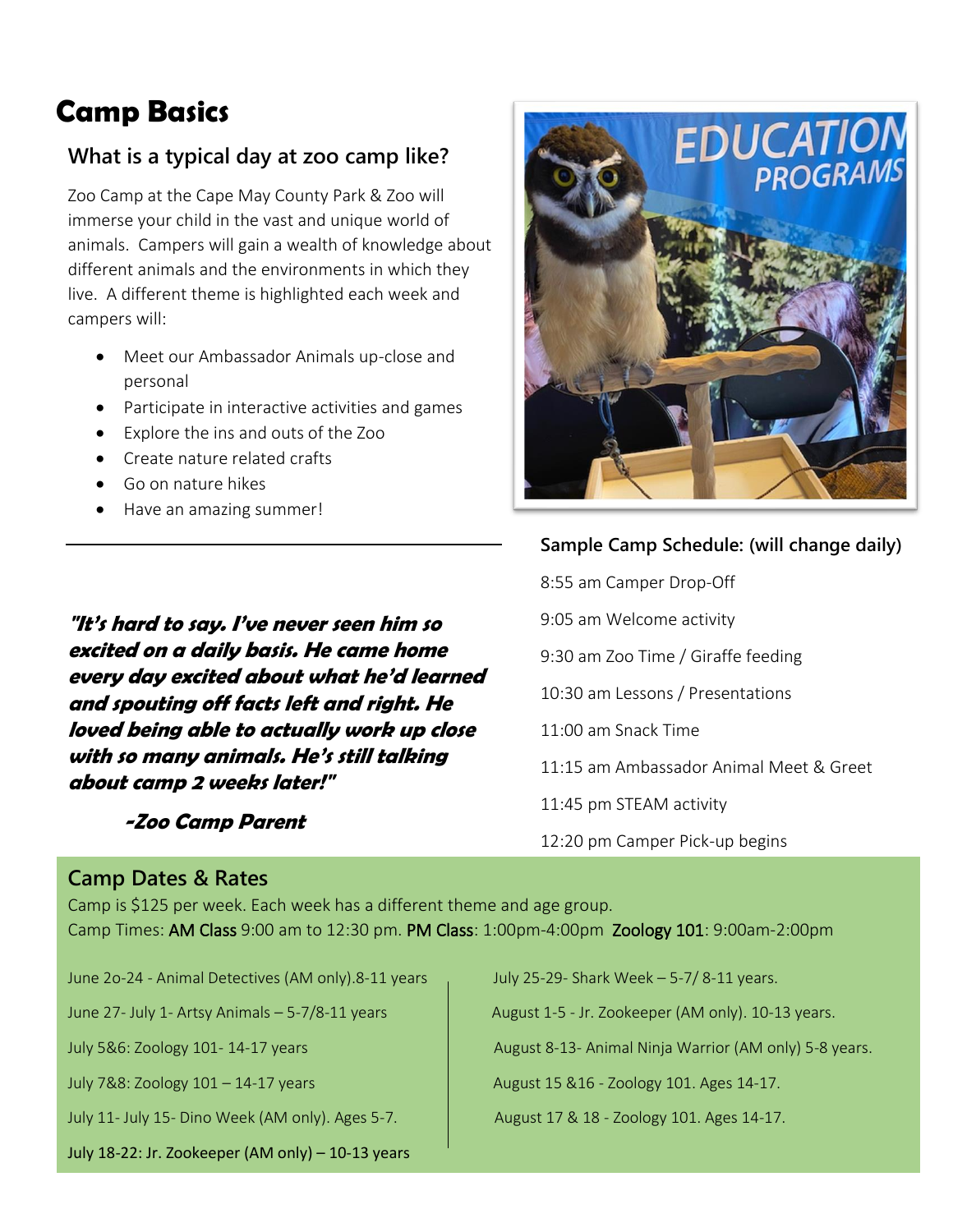# **Staff**

All camp counselors hired are trained by the Education Department prior to the start of camp. Each counselor is also required to pass a background check and drug test through the county before being hired. Counselors may have a background in animal care, childcare, education, natural sciences, and/or environmental studies. Counselors will undergo training specific to COVID-19 protocols prior to camp.

# **Snacks**

All campers are asked to pack a light snack. Snack time will last about 10 minutes. We do ask that all campers have plenty of water or bring a reusable water bottle that can be filled.

# **Allergies and Medication**

We ask that all allergies are reported to the Education Department at the time of your Zoo Camp registration. We take allergies very seriously at the CMC Zoo and we request as much information as possible prior to the start of camp to ensure a safe environment for your child.

The Education Department must be notified before the start of camp if medication must be packed with the camper. Zoo camp counselors will not be responsible for the housing and storage of any medications. Zoo camp counselors are not permitted to assist with any medication administration. In the unlikely event of an emergency the Sheriff Officer on grounds will be notified immediately.

# **Bathroom Independent**

Children are required to be 100% bathroom independent and dress themselves. For safety reasons, the Zoo Camp staff do not go into the restrooms with campers to help them or dress them afterwards.

# **Sunscreen and Bug Spray**

Sunscreen and bug spray should be administered before the start of camp.

# **Special Needs**

The Cape May County Park & Zoo strives to provide a positive experience for all campers. Prior to registering please contact the Education Department to discuss any specific needs of your child so we are prepared to provide the best experience for your child! COVID-19 is a very serious situation that we are all facing. If you feel your camper cannot adhere to following protocols of social distancing, wearing face coverings, excessive hand washing/sanitizing and other health and safety rules then unfortunately this may not be the right camp for them this season.

# **Outdoor Camp**

This summer Zoo Camp will be held **entirely** outdoors at one of our covered Park Pavilions, that are open to the air on all 4 sides. We will be outside utilizing our natural surroundings while learning about the nature world. There will be access to a handwashing station and restrooms.

# **Weather/Heat**

Zoo Camp is rain or shine! Be sure to have rain gear packed for any inclement weather. On days where heat and humidity are a concern, Zoo Camp counselors will ensure that campers are drinking plenty of water and not over exerting themselves. Water games and activities may also be played to cool off at times. \*Since camp will be entirely outside this summer, in the circumstances of an extreme weather event that will impact our ability to safely carry out class that day, zoo camp will be canceled.

# **Absence or Late to Camp**

If your child is going to be absent or arriving late, please contact the Main Office at 609-465-5271 to let us know. Camp is not pro-rated by day and will not be refunded for a day missed.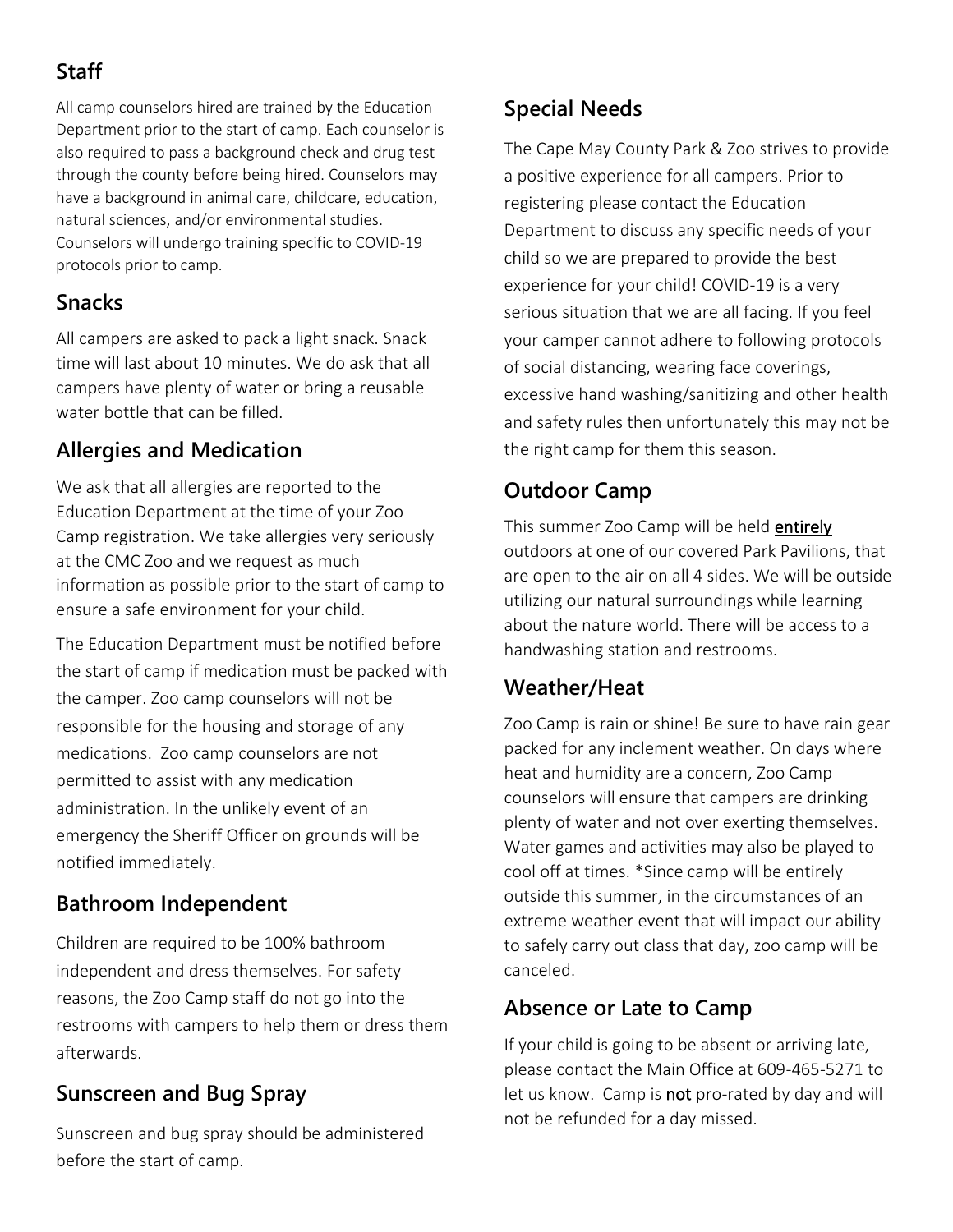### **What to Pack for Zoo Camp**

#### **Dress Code**

- 1. Campers must wear their Zoo Camp T-shirt each day and should wear clothes they don't mind getting dirty. Light colored, light weight clothes are suggested for protection against insects and the sun.
- 2. Campers should wear comfortable shoes. It is important to have sturdy footwear as we will be walking through the zoo daily and going on nature walks. DO NOT wear flipflops or open sandals.
- 3. On extremely hot summer days, campers may be involved with water games and activities (never swimming).

#### **Backpack or Lunch Bag with Name**

- 1. Two Face masks. Each camper should bring two of their own face coverings to camp. We recommend brining two in case one breaks, becomes dirty, or gets wet.
- 2. A full water bottle (preferably refillable). Please do not pack soda or disposable drink containers.
- 3. A healthy snack. Snack time lasts for 10-15 minutes each day. We ask that parents and guardians pack a small healthy snack for your camper.
- 4. Rain gear! This year zoo camp will be outdoors rain or shine, muddy or dry! Please be sure your camper has a rain jacket or poncho, and appropriate footwear for rainy or muddy days. Please do not pack an umbrella.

Please DO NOT send the following items:

- 1. Aerosol containers, insect repellent, or sunscreen.
- 2. Weapon-like items, toys
- 3. Valuable personal items, money
- 4. Umbrellas
- 5. Cell Phones, Tablets
- 6. Cameras

\* Technology can be a great tool to help explore the world, but can also be very limiting to imagination and hands-on play. Therefore, cell phones and cameras are ONLY permitted to be carried if parent/guardian determines it is appropriate, however they will only be permitted to use them at designated times and no other electronic devices (i.e. gaming consoles) should be carried. If the camper is using their device inappropriately or causing distraction to other campers, Camp Counselors reserve the right to confiscate the device and return it at the end of the day.

# **COVID-19 Concerns**

The Cape May County Park & Zoo will be following all CDC guidelines, NJDOH requirements, and following ACA recommendations. Camp staff will be trained on infection control, handwashing practices, personal protective equipment (PPE) and COVID-19 signs and symptoms. They will be able to instruct campers on safe practices while attending camp.

### **Face Coverings/Masks**

At this time The Cape May County Park & Zoo is following CDC and NJDOH guidelines and masks are optional.

### **Hand Washing**

Campers will be instructed to wash their hands and sanitize frequently.

### **Cleaning and Disinfecting**

CMC Zoo Camp Counselors will have cleaning, sanitizing and disinfecting supplies to be used throughout the day. We will be focusing on commonly touched items and areas such as tables, storage bins and activity materials.